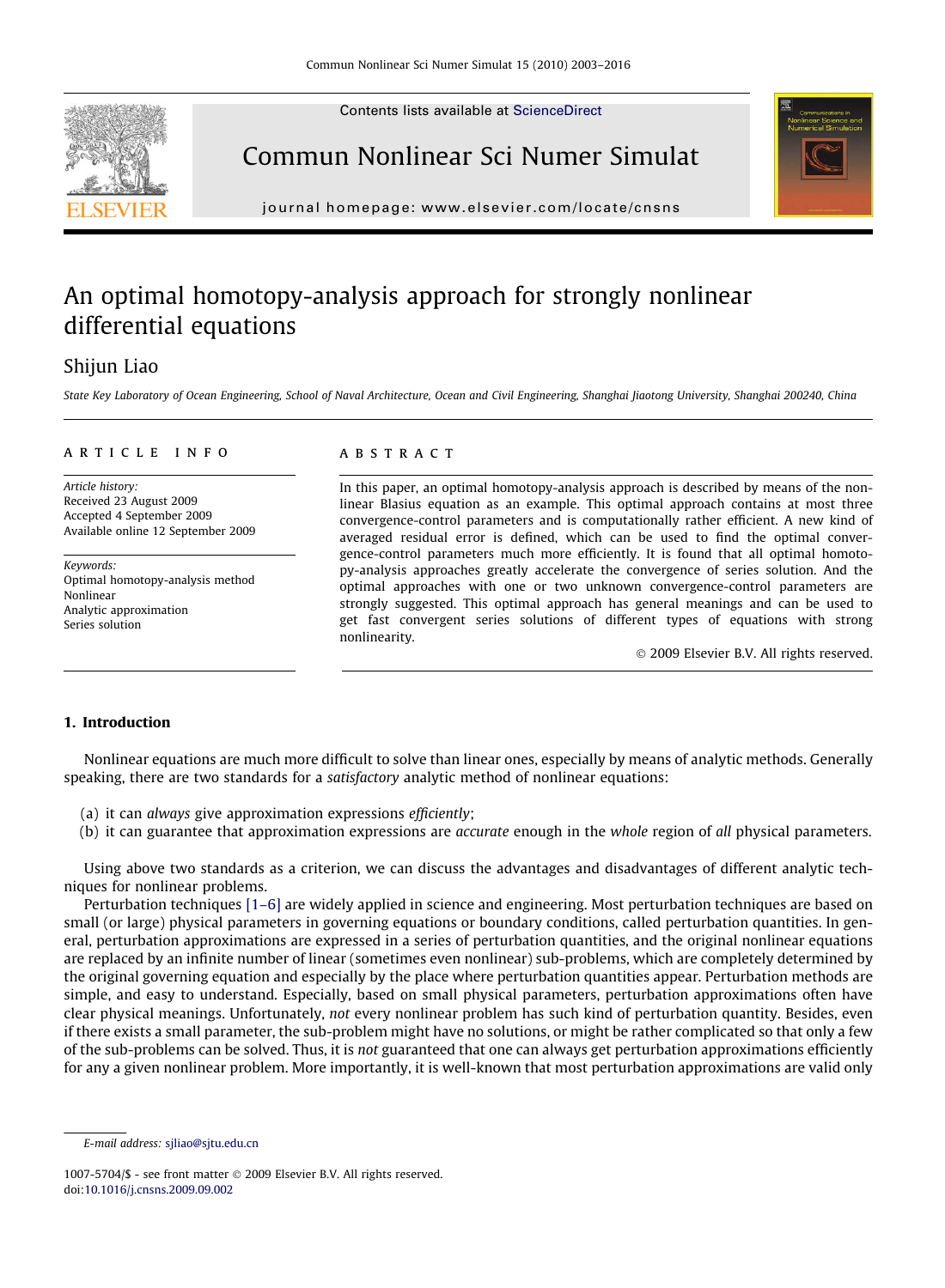for small physical parameters. In general, it is not guaranteed that a perturbation result is valid in the whole region of all physical parameters. Thus, perturbation techniques do not satisfy not only the standard (a) but also the standard (b) mentioned at the beginning of this section.

To overcome the restrictions of perturbation techniques, some traditional nonperturbation methods are developed, such as Lyapunov's artificial small parameter method [\[7\]](#page-13-0), the  $\delta$ -expansion method [\[8,9\]](#page-13-0), Adomian decomposition method [\[10–15\],](#page-13-0) and so on. In principle, all of these methods are based on a so-called artificial parameter, and approximation solutions are expanded into series of such kind of artificial parameter. This artificial parameter is often used in such a way that one can get approximation solutions efficiently for a given nonlinear equation. Compared with perturbation techniques, this is indeed a great progress. However, in theory, one can put the artificial small parameter in many different ways, but unfortunately there are no theories to guide us how to put it in a better place so as to get a better approximation. For example, Adomian decomposition method simply uses the linear operator  $d^k/dx$  in most cases, where k is the highest order of derivative of governing equations, and therefore it is rather easy to get solutions of the corresponding sub-problems by means of integration k times with respect to x. However, such simple linear operator gives approximation solutions in power-series, but unfortunately power-series has often a finite radius of convergence. Thus, Adomian decomposition method cannot ensure the convergence of its approximation series. Generally speaking, all traditional nonperturbation methods, such as Lyapunov's artificial small parameter method [\[7\],](#page-13-0) the  $\delta$ -expansion method [\[8,9\]](#page-13-0) and Adomian decomposition method [\[10–15\],](#page-13-0) can not guarantee the convergence of approximation series. So, these traditional nonperturbation methods satisfy only the standard (a) but not the standard (b) mentioned before.

In 1992 Liao [\[16\]](#page-13-0) took the lead to apply the homotopy [\[17\]](#page-13-0), a basic concept in topology [\[18\]](#page-13-0), to get analytic approximations of nonlinear differential equations. Liao [\[16\]](#page-13-0) described the early form of the homotopy-analysis method (HAM) in 1992. For a given nonlinear differential equation

$$
\mathcal{N}[u(x)] = 0, \quad x \in \Omega,
$$

where  $\mathcal N$  is a nonlinear operator and  $u(x)$  is a unknown function, Liao constructed a one-parameter family of equations in the embedding parameter  $q \, \in \, [0, \, 1]$ , called the zeroth-order deformation equation

$$
(1-q)\mathscr{L}[U(x;q)-u_0(x)]+q\mathscr{N}[U(x;q)]=0, \quad x\in\Omega, \ \ q\in[0,1], \tag{1}
$$

where  $\mathscr L$  is an auxiliary linear operator and  $u_0(x)$  is an initial guess. The homotopy provides us larger freedom to choose both of the auxiliary linear operator  $\mathscr L$  and the initial guess than the traditional nonperturbation methods mentioned before, as pointed out later by Liao [\[19–21\].](#page-13-0) At  $q = 0$  and  $q = 1$ , we have  $U(x; 0) = u_0(x)$  and  $U(x; 1) = u(x)$ , respectively. So, if the Taylor series

$$
U(x; q) = u_0(x) + \sum_{n=1}^{+\infty} u_n(x)q^n
$$
 (2)

converges at  $q = 1$ , we have the so-called homotopy-series solution

$$
u(x) = u_0(x) + \sum_{n=1}^{+\infty} u_n(x),
$$
\n(3)

which must satisfy the original equation  $\mathscr N[u(x)]=0$ , as proved by Liao [\[19,20\]](#page-13-0) in general. Here,  $u_n(x)$  is governed by a linear differential equation related to the auxiliary linear operator  $\mathscr L$  and therefore is easy to solve, as long as we choose the auxiliary linear operator properly. In some cases, one can get convergent series of nonlinear differential equations by choosing proper linear operator and initial guess. However, Liao [\[22,20\]](#page-13-0) found that this early homotopy-analysis method can not always guarantee the convergence of approximation series. To overcome this restriction, Liao [\[22\]](#page-13-0) in 1997 introduced such a nonzero auxiliary parameter  $c_0$  to construct a two-parameter family of equations, i.e. the zeroth-order deformation equation.<sup>1</sup>

$$
(1-q)\mathscr{L}[U(x;q) - u_0(x)] = c_0 q \mathscr{N}[U(x;q)], \quad x \in \Omega, \quad q \in [0,1]. \tag{4}
$$

In this way, the homotopy-series solution (3) is not only dependent upon x but also the auxiliary parameter  $c_0$ . It was found [\[22,19,20\]](#page-13-0) that the auxiliary parameter  $c_0$  can adjust and control the convergence region and rate of homotopy-series solutions. In essence, the use of the auxiliary parameter  $c_0$  introduces us one more "artificial" degree of freedom, which has no physical meaning but greatly improved the early homotopy-analysis method: it is the auxiliary parameter  $c_0$  which provides us a convenient way to guarantee the convergence of homotopy-series solution [\[22,20\]](#page-13-0). Currently, Liang and Jeffrey [\[23\]](#page-13-0) used a simple example to illustrate the importance of the auxiliary parameter  $c_0$ . Besides, Liao [\[24\]](#page-13-0) revealed the relationship between the homotopy-analysis method (in some special cases) and the famous Euler transform, which explains clearly why the homotopy-analysis method can ensure the convergence of homotopy-series solution. Due to this reason,  $c_0$  was renamed currently as the convergence-control parameter [\[25\]](#page-13-0).

 $<sup>1</sup>$  Liao [\[22\]](#page-13-0) originally used the symbol h to denote the auxiliary parameter. But, h is well-known as Planck's constant in quantum mechanics. To avoid</sup> misunderstanding, we suggest to use the symbol  $c<sub>0</sub>$  to denote the "basic" convergence-control parameter.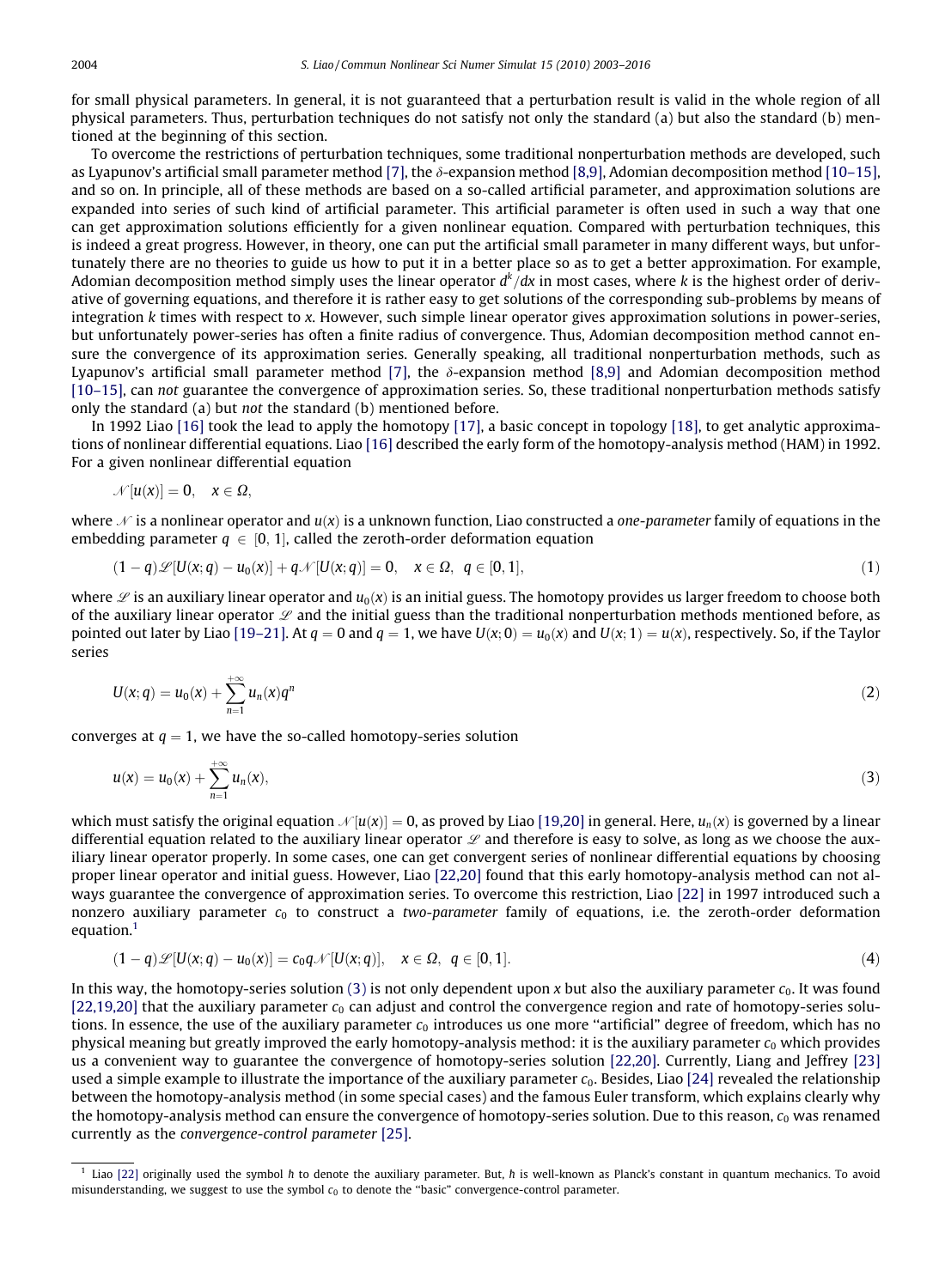<span id="page-2-0"></span>The use of the convergence-control parameter  $c_0$  is indeed a great progress. It indicates that more "artificial" degrees of freedom imply larger possibility to get better approximations by means of the homotopy-analysis method. Thus, Liao [\[19\]](#page-13-0) in 1999 further introduced more "artificial" degrees of freedom by using the zeroth-order deformation equation in a more general form:

$$
[1 - B(q)]\mathscr{L}[U(x; q) - u_0(x)] = c_0 A(q)\mathscr{N}[U(x; q)], \quad x \in \Omega, \quad q \in [0, 1], \tag{5}
$$

where  $A(q)$  and  $B(q)$  are the so-called *deformation functions<sup>2</sup>* satisfying

$$
A(0) = B(0) = 0, \quad A(1) = B(1) = 1,\tag{6}
$$

whose Taylor series

$$
A(q) = \sum_{m=1}^{+\infty} \mu_m q^m, \quad B(q) = \sum_{m=1}^{+\infty} \sigma_m q^m,
$$
 (7)

exist and are convergent for  $|q| \leq 1$ . The zeroth-order deformation Eq. (5) can be further generalized, as shown by Liao [\[20,26,25\]](#page-13-0). Obviously, there are an infinite number of the deformation functions as defined above. Thus, the approximation series given by the HAM can contain so many ''artificial" degrees of freedom that we have more ways to guarantee the convergence of homotopy-series solution and to get better approximations. Note that  $u_n(x)$  is always governed by the same auxiliary linear operator  $\mathscr{L}$ , and we have great freedom to choose  $\mathscr{L}$  in such a way that  $u_n(x)$  is easy to obtain and besides  $u_n(x)$  is expressed by a set of proper base functions. More importantly, for given auxiliary linear operator  $\mathscr L$  and initial guess, we can always get convergent homotopy-series solution by choosing proper convergence-control parameter  $c_0$  and proper deformation functions  $A(q)$  and  $B(q)$ . In fact, the guarantee of the convergence of homotopy-series solutions provides us much larger freedom to choose the auxiliary linear operator  $\mathscr L$  and initial guess: with such kind of guarantee in the frame of the HAM, a nonlinear ODE with variable coefficients can be transferred into a sequence of linear ODEs with constant coefficients [\[27\]](#page-13-0), a nonlinear PDE can be transferred into an infinite number of linear ODEs [\[28,29\],](#page-13-0) several coupled nonlinear ODEs can be transferred into an infinite number of linear decoupled ODEs [\[30\]](#page-13-0), and even a 2nd-order nonlinear PDE can be replaced by an infinite number of 4th-order linear PDEs [\[21\]](#page-13-0). Indeed, it is such kind of guarantee for convergence of series solutions, together with the freedom in choice of the auxiliary linear operators, that greatly simplifies finding convergent series of nonlinear equations in the frame of the HAM, as illustrated in above-mentioned articles [\[21,27–30\].](#page-13-0) On the other hand, without such kind of guarantee of convergence, we have in practice no true freedom to choose the auxiliary linear operator  $\mathscr L$ , because the freedom to get a divergent series solution has no meanings at all and is thus useless! For example, Liang and Jeffrey [\[23\]](#page-13-0) pointed out that the series solution given by means of the so-called ''homotopy-perturbation method" [\[31\]](#page-13-0) may be divergent at all points except the initial guess, and thus has completely no scientific meanings. So, unlike perturbation techniques and the traditional nonperturbation methods mentioned above, the homotopy-analysis method satisfies both the standard (a) and (b). Besides, it is proved by Liao [\[20\]](#page-13-0) that the HAM logically contains the traditional nonperturbation methods such as Lyapunov's artificial small parameter method [\[7\]](#page-13-0), the  $\delta$ -expansion method [\[8,9\]](#page-13-0) and Adomian decomposition method [\[10–15\].](#page-13-0) Note that the homotopy-perturbation method [\[31\]](#page-13-0) in 1999 is also a special case of the HAM, as proved by Sajid and Hayat [\[32\]](#page-13-0) and pointed out by other researchers [\[23,33–36\].](#page-13-0) Thus, the HAM is a rather general method for nonlinear problems, especially for those with strong nonlinearity. The HAM has been widely applied to solve different types of nonlinear problems in science, finance and engineering [\[37,32,23,33,38–43,34,44–](#page-13-0) [48,35,36,49,50\].](#page-13-0) Especially, a few new solutions of some nonlinear problems have been found by means of the HAM [\[51–53\]](#page-13-0), which were neglected by other analytic methods and even by numerical techniques. All of these show the potential of the HAM for strongly nonlinear problems.

How to find a proper convergence-control parameter  $c_0$  to get a convergent series solution, or even better, to get a faster convergent one? A straight-forward way to check the convergence of a homotopy-series solution is to substitute it into original governing equations and boundary/initial conditions, and then to check the corresponding square residual errors integrated in the whole region: the more quickly the residual error decays to zero, the faster the homotopy-series converges. However, when the approximations contain unknown convergence-control parameters and/or other physical parameters, it is time-consuming to calculate the square residual error at high-order of approximations. To avoid the time-consuming computation, Liao [\[22,20,19\]](#page-13-0) suggested to investigate the convergence of some special quantities, which often have important physical meanings. For example, one can consider the convergence of  $u'(0)$  and  $u''(0)$  of a nonlinear differential equation  $\mathscr{N}[u(x)]=0,$  if they are unknown. It is found by Liao [\[22,20,19\]](#page-13-0) that there often exists such a region  $R_c$  that any a value of  $c_0 \in R_c$  gives a convergent series solution of such kind of quantities. Besides, such a region can be found, although approximately, by plotting the curves of these unknown quantities (mostly with important physical meanings) versus  $c_0.$  For example, for a nonlinear differential equation  $\mathscr{N}[u(x)]=0$ , one may plot curves  $u'(0)\sim c_0,~u''(0)\sim c_0$  and so on. These curves are called "  $c_0$ -curves" or "curves for convergence-control parameter", <sup>3</sup> which have been successfully applied in many nonlinear problems [\[20\].](#page-13-0)

However, it is a pity that curves for convergence-control parameter (i.e.  $c_0$ -curves) can not tell us which value of  $c_0 \in \mathbf{R}_c$ gives the fastest convergent series. In 2007, Yabushita et al. [\[37\]](#page-13-0) applied the HAM to solve two coupled nonlinear ODEs, and suggested the so-called ''optimization method " to find out two optimal convergence-control parameters by means of the

 $2$  A(q) and B(q) were called approaching function in previous articles about the homotopy-analysis method. Here, we suggest to use this new name which better reveals its relationship with the deformation equations.

<sup>&</sup>lt;sup>3</sup> The  $c_0$ -curve here was originally called the h-curve, and  $\mathbf{R}_c$  was originally denoted by  $\mathbf{R}_h$ .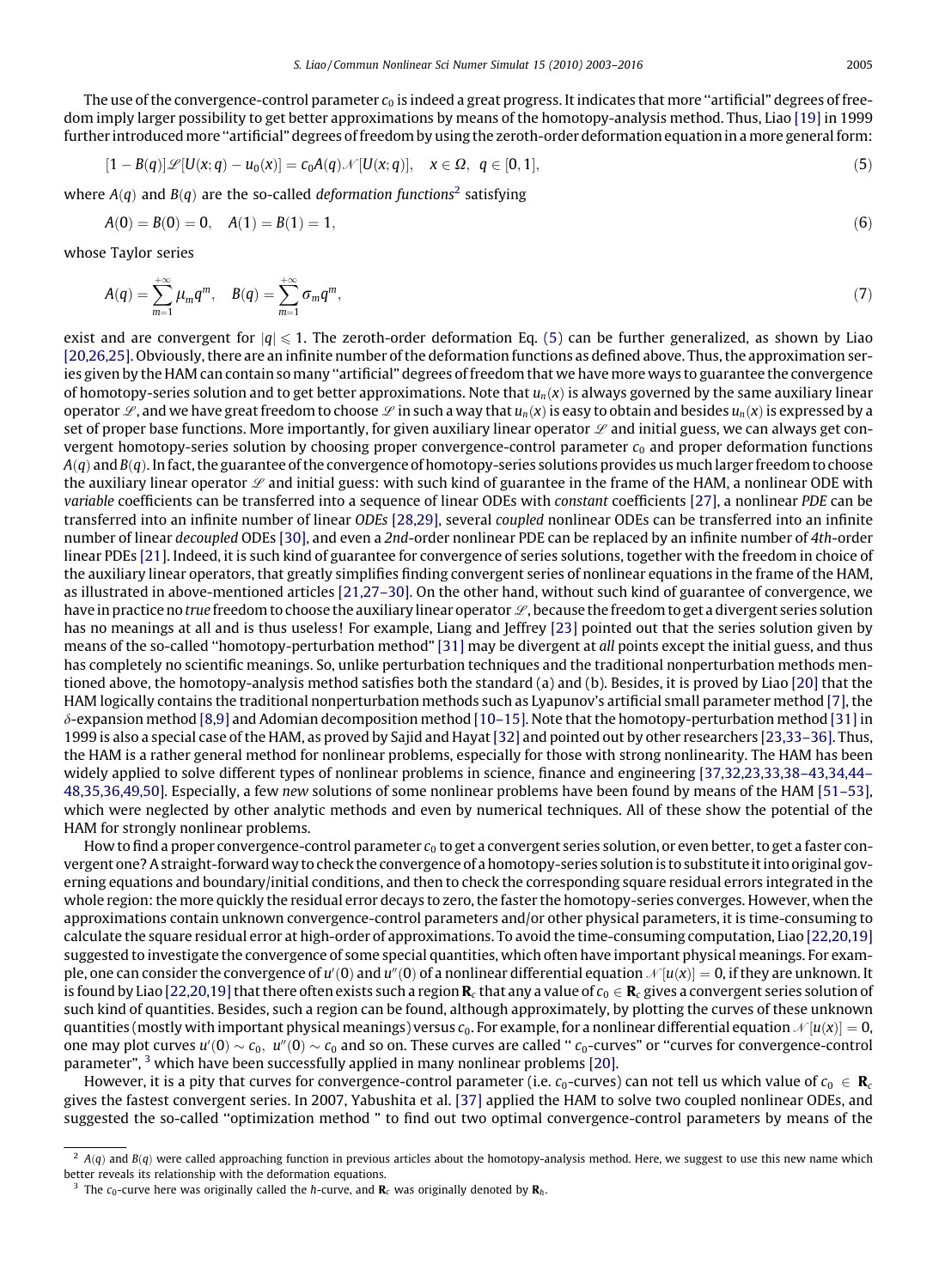<span id="page-3-0"></span>minimum of the square residual error integrated in the whole region having physical meanings. In 2008, Marinca et al. [\[54\]](#page-13-0) combined  $c_0$  and  $A(q)$  in the zeroth-order deformation Eq. [\(5\)](#page-2-0) as one function  $H(q)$  with  $H(0) = 0$  but  $H(1) \neq 1$ , and considered such a family of equations

$$
[1 - q] \mathcal{L}[U(x; q) - u_0(x)] = H(q) \mathcal{N}[U(x; q)], \quad q \in [0, 1], \tag{8}
$$

where the Taylor series

$$
H(q)=\sum_{n=1}^{+\infty}c_nq^n
$$

converges at  $q = 1$ . The above equation is a special case of [\(5\)](#page-2-0), if one sets  $B(q) = q$  and

$$
H(q)=c_0A(q)=c_0\sum_{n=1}^{+\infty}\mu_nq^n, \text{ i.e. } c_n=c_0\mu_n.
$$

So, the so-called ''homotopy-asymptotic method" [\[54–56\]](#page-13-0) is also in the frame of the homotopy-analysis method. However, Marinca et al. [\[54\]](#page-13-0) suggested a very interesting approach, which has the advantage that  $H(1) = 1$  is unnecessary so that one has more freedom to choose the parameters  $c_n$ . Marinca et al. [\[54\]](#page-13-0) developed the so-called "optimal homotopy-asymptotic method" by minimizing the square residual error: at the Mth-order of approximation, a set of nonlinear algebraic equations about  $c_1, c_2, \ldots, c_M$  is solved so as to find their optimal values. In theory, the more the convergence-control parameters are used, the better approximation one should obtain by this optimal HAM approach. However, it is a pity that, with so many unknown parameters, it is time-consuming to calculate the corresponding square residual errors, especially at high-order of approximations for a complicated nonlinear problem. It is reported [\[57\]](#page-13-0) that the optimal approach given by Marinca et al. [\[54–56\]](#page-13-0) often does not work in practice, especially at high-order approximations for complicated nonlinear problems.

In this paper, we propose a new kind of optimal homotopy-analysis approach. Our optimal homotopy-analysis approach is also based on the generalized zeroth-order deformation equation [\(5\).](#page-2-0) However, we use here special deformation functions which are determined completely by only one characteristic parameter  $|c_1| < 1$  and  $|c_2| < 1$ , respectively. In this way, there exist at most only three convergence-control parameters  $c_0$ ,  $c_1$  and  $c_2$  at any order of approximations. Besides, a new definition of residual error is introduced so as to efficiently find out the unknown optimal convergence-control parameters  $c_0$ ,  $c_1$  and  $c_2$ . The basic ideas of the optimal homotopy-analysis approach is described in Section 2. Detailed comparisons of different optimal approaches are shown in Section 3. A brief description of the optimal homotopy-analysis approach for general nonlinear problems is given in 4, and some comments and suggestions are discussed in Section 5.

### 2. Basic ideas

For the sake of simplicity, let us consider the so-called Blasius boundary-layer flows in fluid mechanics, governed by the nonlinear differential equation

$$
f'''(\eta) + \frac{1}{2}f(\eta)f''(\eta) = 0, \quad f(0) = f'(0) = 0, \quad f'(+\infty) = 1,
$$
\n(9)

where  $\eta$  is a similarity variable,  $f(\eta)$  is related to the stream-function, and the prime denotes the derivative with respect to  $\eta$ , respectively. Let  $\lambda > 0$  denote a kind of scale-parameter and introduce the transformation

$$
f(\eta) = \lambda^{-1} F(\zeta), \quad \zeta = \lambda \eta. \tag{10}
$$

Then, Eq. (9) becomes

$$
F'''(\xi) + \left(\frac{1}{2\lambda^2}\right) F(\xi) F''(\xi) = 0, \quad F(0) = F'(0) = 0, \quad F'(+\infty) = 1,
$$
\n(11)

where the prime denotes the derivative with respect to  $\zeta$ . Following Liao [\[19\],](#page-13-0) we use here  $\lambda = 4$ .

Due to the boundary condition  $F'(+\infty) = 1$ , one has  $F \sim \xi$  as  $\xi \to +\infty$ . Besides, according to the physical meaning of boundary-layer flows, the velocity tends to the main stream flow exponentially. Thus,  $F(\xi)$  should be expressed in the form

$$
F(\xi) = A_{0,0} + \xi + \sum_{m=1}^{+\infty} \sum_{n=0}^{+\infty} A_{m,n} \xi^n \exp(-m\xi),
$$
\n(12)

where  $A_{m,n}$  is a constant. The above expression provides us the so-called solution expression of  $F(\xi)$ , which plays a key role in the homotopy-analysis method, as shown later.

According to the solution expression (12) and the boundary conditions, we choose such an initial guess

$$
F_0(\xi) = \xi - 1 + e^{-\xi},\tag{13}
$$

which satisfies all boundary-conditions. Besides, according to the solution expression (12), we choose such an auxiliary linear operator

$$
\mathscr{L}F = F''' + F'',\tag{14}
$$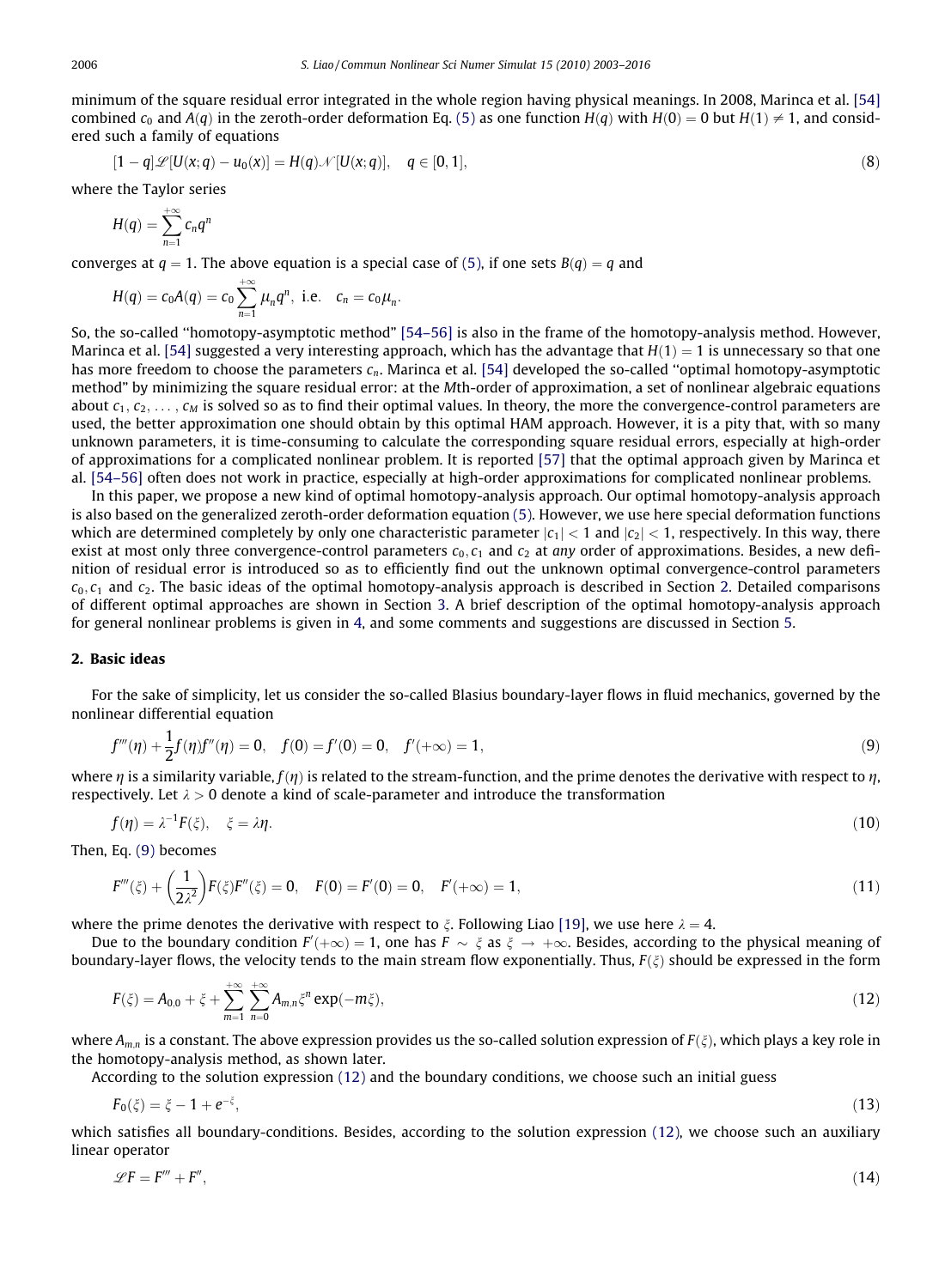<span id="page-4-0"></span>which possesses the property

$$
\mathcal{L}[C_0 + C_1\xi + C_2e^{-\xi}] = 0,\tag{15}
$$

where the prime denotes the derivative with respect to  $\xi$ , and  $C_0$ ,  $C_1$  and  $C_2$  are integration coefficients. Furthermore, based on the governing equation [\(11\),](#page-3-0) we define such a nonlinear operator

$$
\mathcal{N}[F] = F'''(\xi) + \left(\frac{1}{2\lambda^2}\right) F(\xi) F''(\xi). \tag{16}
$$

There are an infinite number of deformation functions satisfying the properties [\(6\) and \(7\)](#page-2-0). For the sake of computation efficiency, we use here the following one-parameter deformation functions:

$$
A_1(q;c_1) = \sum_{m=1}^{+\infty} \mu_m(c_1) q^m, \quad B_1(q;c_2) = \sum_{m=1}^{+\infty} \sigma_m(c_2) q^m,
$$
\n(17)

where  $|c_1|$  < 1 and  $|c_2|$  < 1 are constants, called the convergence-control parameter, and

$$
\mu_1(c_1) = 1 - c_1, \quad \mu_m(c_1) = (1 - c_1) c_1^{m-1}, \quad m > 1,
$$
\n(18)

$$
\sigma_1(c_1) = 1 - c_2, \quad \sigma_m(c_2) = (1 - c_2) c_2^{m-1}, \quad m > 1.
$$
\n(19)

The different values of  $c_1$  give different paths of  $A_1(q; c_1)$ , as shown in Fig. 1.

Let  $q\,\in\,[0,\,1]$  denote the embedding parameter,  $c_0\neq 0$  an auxiliary parameter, called *the convergence-control parameter*, and  $\phi(\xi; q)$  a kind of continuous mapping of  $F(\xi)$ , respectively. We construct the so-called zeroth-order deformation equation

$$
[1 - B_1(q; c_2)] \mathcal{L}[\phi(\xi; q) - F_0(\xi)] = c_0 A_1(q; c_1) \mathcal{N}[\phi(\xi; q)], \quad 0 \le \xi < +\infty, \ q \in [0, 1], \tag{20}
$$

subject to the boundary conditions

$$
\phi = 0, \quad \frac{\partial \phi}{\partial \xi} = 0, \quad \text{at } \xi = 0 \tag{21}
$$

and

$$
\frac{\partial \phi}{\partial \xi} = 1, \quad \text{as } \xi \to +\infty. \tag{22}
$$

Note that  $A_1(q; c_1)$  and  $B_1(q; c_2)$  contain the convergence-control parameters  $c_1$  and  $c_2$ , respectively. So, we have at most three unknown convergence-control parameters  $c_0$ ,  $c_1$  and  $c_2$ , which can be used to ensure the convergence of solutions series, as shown later.



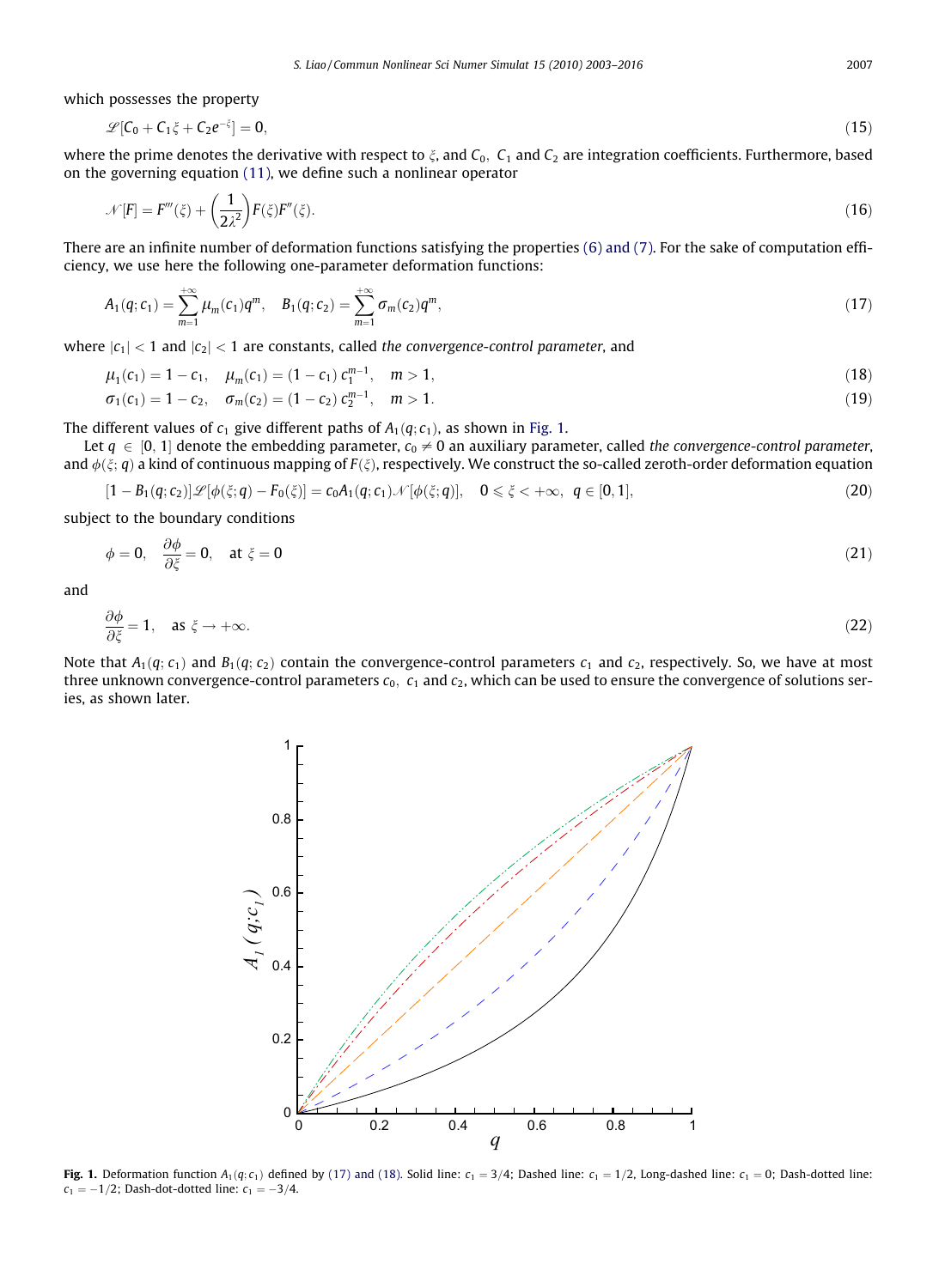When  $q = 0$ , according to the definition [\(14\)](#page-3-0) of  $\mathscr L$  and the definition [\(13\)](#page-3-0) of  $F_0(\xi)$ , it is obvious that

$$
\phi(\xi;0) = F_0(\xi). \tag{23}
$$

When  $q = 1$ , according to the definition [\(6\)](#page-2-0), the zeroth-order deformation equations [\(20\)–\(22\)](#page-4-0) are equivalent to the original Eq. [\(11\),](#page-3-0) provided

$$
\phi(\xi;1) = F(\xi). \tag{24}
$$

Thus, as q increases from 0 to 1, the solution  $\phi(\xi; q)$  varies (or deforms) continuously from the initial guess  $F_0(\xi)$  to the solution  $F(\xi)$  of Eq. [\(11\).](#page-3-0) Obviously,  $\phi(\xi, q)$  is determined by the auxiliary linear operator  $\mathscr{L}$ , the initial guess  $F_0(\xi)$ , and the convergence-control parameters  $c_0$ ,  $c_1$  and  $c_2$ . Note that we have great freedom to choose all of them. Assuming that all of them are so properly chosen that the Taylor series

$$
\phi(\xi; q) = F_0(\xi) + \sum_{k=1}^{+\infty} F_k(\xi) q^k \tag{25}
$$

exists and besides converges at  $q = 1$ , we have using (24) the homotopy-series solution

$$
F(\xi) = F_0(\xi) + \sum_{k=1}^{+\infty} F_k(\xi),
$$
\n(26)

where

$$
F_m(\xi) = \frac{1}{m!} \frac{\partial^m \phi(\xi; q)}{\partial q^m} \bigg|_{q=0}.
$$

Let G denote a function of  $q \in [0,1]$  and define the so-called mth-order homotopy-derivative [\[25\]:](#page-13-0)

$$
D_m[G] = \frac{1}{m!} \frac{\partial^m G}{\partial q^m} \bigg|_{q=0}.
$$
\n(27)

Taking the above operator on both sides of the zeroth-order deformation equation [\(20\)](#page-4-0) and the boundary conditions [\(21\) and](#page-4-0) [\(22\),](#page-4-0) we have the mth-order deformation equation

$$
\mathscr{L}\left[F_m(\zeta) - \sum_{k=1}^{m-1} \sigma_{m-k}(c_2) F_k(\zeta)\right] = c_0 \sum_{k=0}^{m-1} \mu_{m-k}(c_1) \delta_k(\zeta),\tag{28}
$$

subject to the boundary conditions

$$
F_m(0) = F'_m(0) = 0, \quad F'_m(+\infty) = 0,\tag{29}
$$

where

$$
\delta_k(\xi) = D_k \mathcal{N}[\phi(\xi; q)] = \frac{1}{k!} \frac{\partial^k \mathcal{N}[\phi(\xi; q)]}{\partial q^k} \bigg|_{q=0} = F_k'''(\xi) + \left(\frac{1}{2\lambda^2}\right) \sum_{j=0}^k F_j''(\xi) F_{k-j}(\xi), \tag{30}
$$

and the coefficients  $\mu_k(c_1)$  and  $\sigma_k(c_2)$  are defined by [\(18\) and \(19\),](#page-4-0) respectively. For details about the operator (27), please refer to Liao [\[25\].](#page-13-0)

Let  $\mathit{F}^*_m(\xi)$  denote a special solution of (28) and  $\mathscr{L}^{-1}$  the inverse operator of  $\mathscr{L}$ , respectively. We have

$$
F_m^*(\xi) = \sum_{k=1}^{m-1} \sigma_{m-k}(c_2) F_k(\xi) + c_0 \sum_{k=0}^{m-1} \mu_{m-k}(c_1) S_k(\xi), \tag{31}
$$

where

$$
S_k(\zeta) = \mathcal{L}^{-1}[\delta_k(\zeta)].
$$
\n(32)

The common solution reads

$$
F_m(\xi) = F_m^*(\xi) + C_0 + C_1\xi + C_2e^{-\xi},
$$

where the integral coefficients

$$
C_1=0,\quad C_2=\frac{dF_m^*}{d\zeta}\bigg|_{\zeta=0},\quad C_0=-F_m^*(0)-C_2,
$$

are determined by the boundary conditions (29).

It should be emphasized that  $F_m(\xi)$  contains at most three unknown convergence-control parameters  $c_0$ ,  $c_1$  and  $c_2$ , which determine the convergence region and rate of the homotopy-series solution (26). Obviously, if the convergence-control

<span id="page-5-0"></span>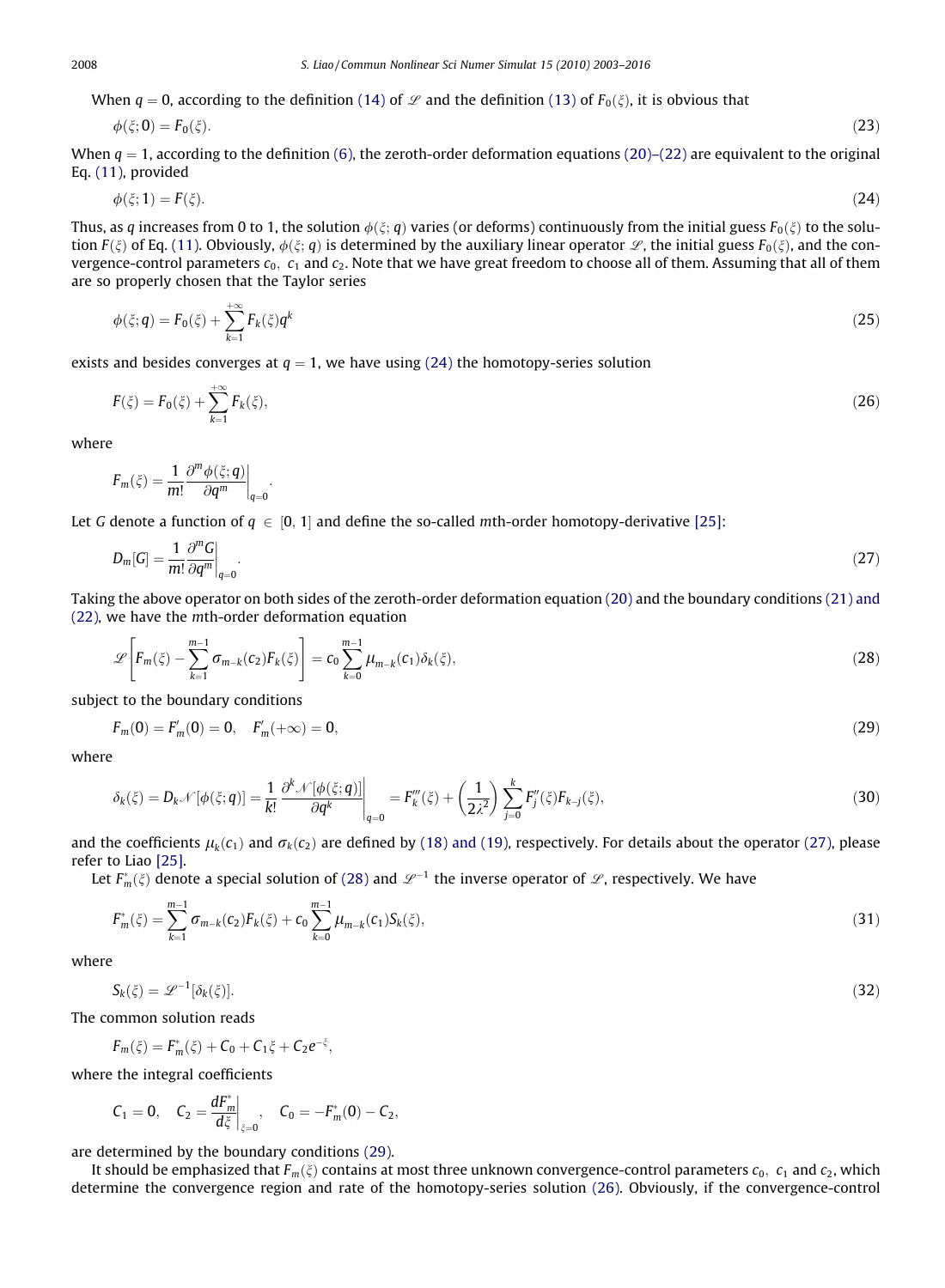<span id="page-6-0"></span>parameters  $c_0$ ,  $c_1$  and  $c_2$  are properly chosen, the homotopy-series solution [\(26\)](#page-5-0) may converge fast. So, we should find out the good enough values of  $c_0$ ,  $c_1$  and  $c_2$  so that the homotopy-series solution [\(26\)](#page-5-0) converges fast enough. In theory, at the mth-order of approximation, one can define the exact square residual error

$$
\Delta_m = \int_0^{+\infty} \left( \mathcal{N} \left[ \sum_{i=0}^m F_i(\zeta) \right] \right)^2 d\zeta. \tag{33}
$$

Note that  $\Delta_m$  contains at most three unknown convergence-control parameters  $c_0$ ,  $c_1$  and  $c_2$ , even at very high order of approximation. Obviously, the more quickly  $\Delta_m$  decreases to zero, the faster the corresponding homotopy-series solution converges. So, at the given order of approximation m, the corresponding optimal values of the convergence-control parameters  $c_0$ ,  $c_1$  and  $c_2$  are given by the minimum of  $\Delta_m$ , corresponding to a set of three nonlinear algebraic equations

$$
\frac{\partial \Delta_m}{\partial c_0} = 0, \quad \frac{\partial \Delta_m}{\partial c_1} = 0, \quad \frac{\partial \Delta_m}{\partial c_2} = 0.
$$
\n(34)

However, it is a pity that the exact square residual error  $\Delta_m$  defined by (33) needs too much CPU time to calculate even if the order of approximation is not very high, and thus is often useless in practice. To overcome this disadvantage, we will introduce a more efficient definition of the residual error to replace (33), which will be described in the following section in details.

### 3. Comparisons of different approaches

Note that we have at most three unknown convergence-control parameters  $c_0$ ,  $c_1$  and  $c_2$ . In case of  $c_1 = c_2 = 0$ , one has the plain deformation functions  $A_1(q; c_1) = B_1(q; c_2) = q$ , which was used by Liao [\[22\]](#page-13-0) for Blasius problem and also by many other users [\[37,32,23,33,38–43,34,44–48,35,36,49\]](#page-13-0) of the HAM. Here, we will give optimal homotopy-analysis approaches with different numbers of unknown convergence-control parameters, and compare them in details.

### 3.1. Optimal  $c_0$  in case of  $c_1 = c_2 = 0$

In this case, only one convergence-parameter  $c_0$  is unknown. For given order of approximation M, the optimal value of  $c_0$ is given by the minimum of  $\Delta_m$ , corresponding to a nonlinear algebraic equation

$$
\frac{d\Delta_M}{dc_0}=0.
$$

The curves of  $\Delta_M$  versus  $c_0$  at different order of approximation  $M = 6$ , 8 and 10 are shown in [Fig. 2,](#page-7-0) which indicate that the optimal value of  $c_0$  is about  $-3/2$ .

However, more and more CPU time is needed to calculate the exact residual error  $\Delta_m$ , especially for large M, the order of approximation. For example, even in case of  $c_1 = c_2 = 0$ , it needs 68.13 s, 272.7 s and 1089.5 s to calculate the corresponding exact residual error (33) for  $M = 6$ , 8 and 10, respectively. It is found that, when there are more than one unknown parameters, the CPU time increases exponentially so that the exact residual error (33) is often useless in practice. Thus, to greatly decrease the CPU time, we use here the so-called averaged residual error defined by

$$
E_m = \frac{1}{K} \sum_{j=0}^{K} \left[ \mathcal{N} \left( \sum_{k=0}^{m} F_k(j \Delta x) \right) \right]^2, \tag{35}
$$

where  $\Delta x = 10/K$  and  $K = 20$  for Blasius flow problem. The curves of the averaged residual error  $E_m$  versus  $c_0$  indicate that the optimal value of  $c_0$  is also about  $-3/2$ , as shown in [Fig. 3.](#page-7-0) It is found that, as the order of approximation increases, the optimal value of  $c_0$  given by the minimum of the averaged residual error (35) is more and more close to -3/2, as shown in [Table 1.](#page-8-0) Thus, the averaged residual error  $E_m$  defined by (35) can give good enough approximation of the optimal convergence-control parameter. However, the CPU time to get the averaged residual error  $E_m$  is much less than that to calculate the exact residual error  $\Delta_m$  in case of  $m \geq 5$ : it takes only 0.30 s, 1.11 s and 1.58 s to get the optimal  $c_0$  of  $E_6$ ,  $E_8$  and  $E_{10}$ , respectively, i.e. only 0.44%, 0.41% and 0.15% CPU time when the exact definition (33) is used. Therefore, in the following part of this article, we will use the averaged residual error (35) to find the optimal values of the unknown convergence-control parameters. For the sake of impartial comparisons,  $E_{10}$  given by the 10th-order approximation is used in the whole paper to search for the unknown optimal convergence-control parameters.

In case of  $c_1 = c_2 = 0$  there is only one unknown convergence-control parameter  $c_0$ , thus the optimal value of  $c_0$  is determined by the minimum of  $E_{10}$ , corresponding to the nonlinear algebraic equation  $E_{10}(c_0) = 0$ . Using the symbolic computation software Mathematica, we directly employ the command Minimize to get the optimal convergence-control parameter  $c_0$ . According to [Table 1](#page-8-0),  $E_{10}$  has its minimum value at  $c_0 = -1.400$ . By means of  $c_0 = -7/5$ , the value of  $f''(0)$  converges much faster to 0.3320573 than the corresponding homotopy-series solution given by Liao [\[19\]](#page-13-0) in case of  $c_0 = -1$  and  $c_1 = c_2 = 0$ , as shown in [Table 2,](#page-8-0) and the corresponding nonlotopy-series solution given by Elao [15] in case of  $c_0 = -1$  and  $c_1 = c_2 = 0$ , as shown in Table 2, and the corresponding square averaged residual error  $\sqrt{E_m}$  decreases much [Table 3.](#page-8-0) So, even the one-parameter optimal homotopy-analysis approach can give much better approximations.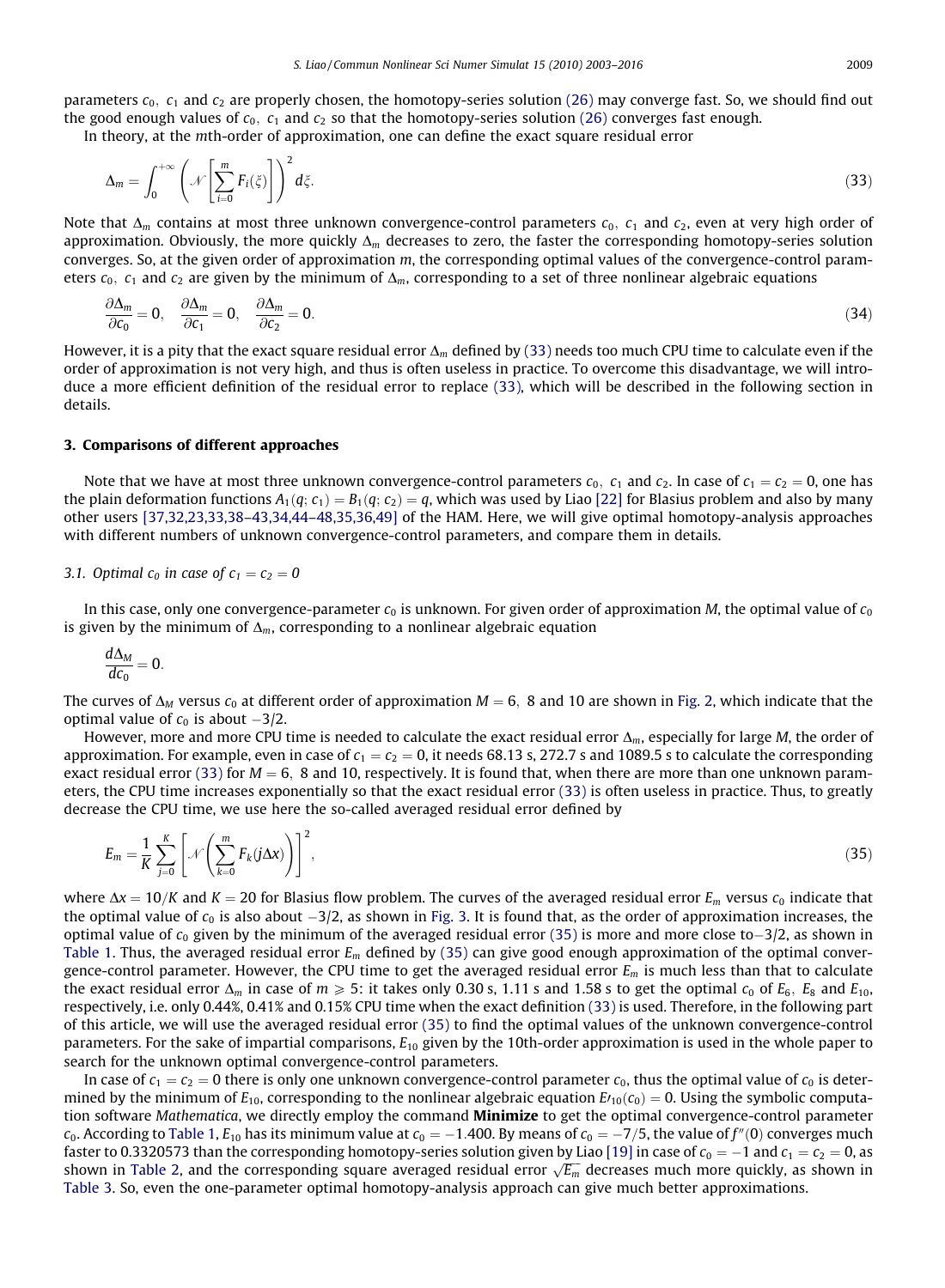<span id="page-7-0"></span>

Fig. 2. Exact residual error  $\Delta_m$  versus  $c_0$  in case of  $c_1 = c_2 = 0$ . Solid line: 10th-order approximation; Dashed line: 8th-order approximation; Dash-dotted line: 6th-order approximation.



Fig. 3. Averaged residual error  $E_m$  versus  $c_0$  in case of  $c_1 = c_2 = 0$ . Solid line: 10th-order approximation; Dashed line: 8th-order approximation; Dash-dotted line: 6th-order approximation.

# 3.2. Optimal  $c_1 = c_2$  in case of  $c_0 = -1$

In Section 3.1, we show that the optimal convergence-control parameter  $c_0 = -7/5$  in case of  $c_1 = c_2 = 0$  gives a homot-opy-series solution which converges much faster than that given by Liao [\[19\]](#page-13-0) in case of  $c_0 = -1$  and  $c_1 = c_2 = 0$ . Here, we investigate another one-parameter optimal approach in case of  $c_0 = -1$  with the unknown  $c_1 = c_2$ .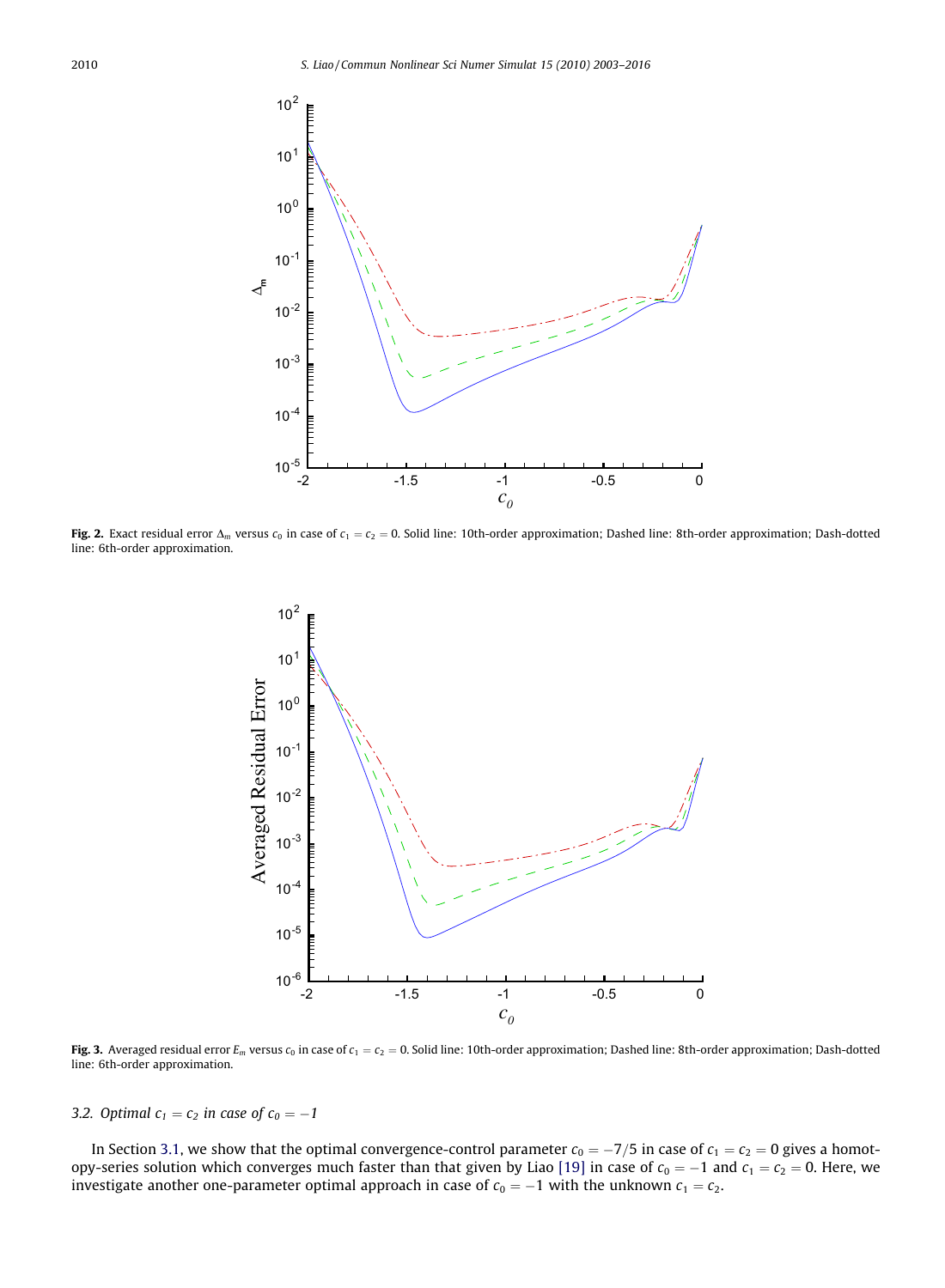#### <span id="page-8-0"></span>Table 1 Optimal value of  $c_0$  in case of  $c_1 = c_2 = 0$ .

| m, order of approximation | Optimal value of $c_0$ | Minimum value of $E_m$ |
|---------------------------|------------------------|------------------------|
| 6                         | $-0.187$               | $2.18 \times 10^{-3}$  |
| 8                         | $-1.366$               | $4.53 \times 10^{-5}$  |
| 10                        | $-1.400$               | $8.91 \times 10^{-6}$  |
| 12                        | $-1.431$               | $3.12 \times 10^{-6}$  |
| 14                        | $-1.476$               | $4.76 \times 10^{-7}$  |
| 16                        | $-1.482$               | $6.13 \times 10^{-8}$  |
| 18                        | $-1.491$               | 8.37 $\times 10^{-9}$  |
| 20                        | $-1.498$               | $1.87 \times 10^{-9}$  |

|--|--|

Comparison of  $f''(0)$  given by different approaches.

| Order of<br>appr. | $c_1 = 0, c_2 = 0,$<br>$c_0 = -1$ | $c_1 = 0, c_2 = 0,$<br>$c_0 = -7/5$ | $c_1 = -2/5$ , $c_2 = -2/5$ ,<br>$c_0 = -1$ | $c_1 = 0.187$ , $c_2 = 0.187$ ,<br>$c_0 = -1.723$ | $c_1 = 0.165$ , $c_2 = 0.107$ ,<br>$c_0 = -1.791$ |
|-------------------|-----------------------------------|-------------------------------------|---------------------------------------------|---------------------------------------------------|---------------------------------------------------|
|                   | 0.2563899                         | 0.2731356                           | 0.2731356                                   | 0.2728099                                         | 0.3167887                                         |
| 10                | 0.3277556                         | 0.3310852                           | 0.3310852                                   | 0.3310700                                         | 0.3290419                                         |
| 15                | 0.3312560                         | 0.3320500                           | 0.3320500                                   | 0.3320498                                         | 0.3317650                                         |
| 20                | 0.3318513                         | 0.3320453                           | 0.3320453                                   | 0.3320456                                         | 0.3321357                                         |
| 25                | 0.3320037                         | 0.3320520                           | 0.3320520                                   | 0.3320520                                         | 0.3320844                                         |
| 30                | 0.3320403                         | 0.3320564                           | 0.3320564                                   | 0.3320564                                         | 0.3320580                                         |
| 35                | 0.3320519                         | 0.3320572                           | 0.3320572                                   | 0.3320572                                         | 0.3320559                                         |
| 40                | 0.3320554                         | 0.3320573                           | 0.3320573                                   | 0.3320573                                         | 0.3320570                                         |

Table 3 **Comparison of the averaged residual error**  $\sqrt{E_m}$  given by different approaches.

| Order of appr. | $c_1 = 0, c_2 = 0,$<br>$c_0 = -1$ | $c_1 = 0, c_2 = 0,$<br>$c_0 = -7/5$ | $c_1 = -2/5, c_2 = -2/5,$<br>$c_0 = -1$ | $c_1 = 0.187$ , $c_2 = 0.187$ ,<br>$c_0 = -1.723$ | $c_1 = 0.165$ , $c_2 = 0.107$ ,<br>$c_0 = -1.791$ |
|----------------|-----------------------------------|-------------------------------------|-----------------------------------------|---------------------------------------------------|---------------------------------------------------|
|                | $6.03 \times 10^{-3}$             | $1.10 \times 10^{-2}$               | $1.10 \times 10^{-2}$                   | $1.10 \times 10^{-2}$                             | $1.22 \times 10^{-2}$                             |
| 10             | $1.62 \times 10^{-3}$             | $6.68\times10^{-4}$                 | $6.68 \times 10^{-4}$                   | $6.68 \times 10^{-4}$                             | $3.56 \times 10^{-4}$                             |
| 15             | $5.13 \times 10^{-4}$             | $1.32 \times 10^{-4}$               | $1.32 \times 10^{-4}$                   | $1.32 \times 10^{-4}$                             | $1.27 \times 10^{-4}$                             |
| 20             | $1.87\times10^{-4}$               | $1.43 \times 10^{-5}$               | $1.43 \times 10^{-5}$                   | $1.42 \times 10^{-5}$                             | $1.45 \times 10^{-5}$                             |
| 25             | $5.05 \times 10^{-5}$             | $3.44 \times 10^{-6}$               | $3.44 \times 10^{-6}$                   | $3.43 \times 10^{-6}$                             | $1.02 \times 10^{-6}$                             |
| 30             | $1.06 \times 10^{-5}$             | $6.32 \times 10^{-7}$               | $6.32 \times 10^{-7}$                   | $6.27 \times 10^{-7}$                             | $2.66 \times 10^{-7}$                             |
| 35             | $3.43 \times 10^{-6}$             | $6.15 \times 10^{-8}$               | $6.15 \times 10^{-8}$                   | $6.07 \times 10^{-8}$                             | $5.42 \times 10^{-8}$                             |
| 40             | $1.44 \times 10^{-6}$             | $2.90 \times 10^{-9}$               | $2.90 \times 10^{-9}$                   | $2.86 \times 10^{-9}$                             | $1.41 \times 10^{-8}$                             |

In this case,  $E_{10}$  has the minimum  $8.91 \times 10^{-6}$  at the optimal value  $c_1 = c_2 = -0.400$ . It is found that the homotopyapproximations given by  $c_0 = -1$  and  $c_1 = c_2 = -2/5$  converges much faster than those given by Liao [\[19\]](#page-13-0) in case of  $c_0 = -1$  and  $c_1 = c_2 = 0$ , as shown in Tables 2 and 3. Besides, it is very interesting that the homotopy-approximations given by  $c_0 = -1$  and  $c_1 = c_2 = -2/5$  are exactly the same as those given by  $c_0 = -7/5$  and  $c_1 = c_2 = 0$  at every order of approximation! It is further found that the homotopy-approximations given by the following three cases:

- (A)  $c_0 = -3/2$ ,  $c_1 = c_2 = 0$ ,
- (B)  $c_0 = -1, c_1 = c_2 = -1/2,$
- (C)  $c_0 = -4/3$ ,  $c_1 = c_2 = -1/8$ ,

are also exactly the same at every order of approximation, and all of them converges much faster than the approximations given by Liao [\[19\]](#page-13-0) in case of  $c_0 = -1$  and  $c_1 = c_2 = 0$ . This illustrates that the second one-parameter optimal homotopy-analysis approach is as good as the first one mentioned in Section 3.1.

3.3. Optimal  $c_0$  and  $c_1 = c_2$ 

Let us consider the optimal approach with the two unknown convergence-control parameters  $c_0$  and  $c_1$  in case of  $c_2 = c_1$ . The corresponding averaged residual error  $E_{10}$  is now a function of both  $c_0$  and  $c_1$ , which has the minimum 8.91  $\times$  10<sup>-6</sup> at the optimal values  $c_0 = -1.723$  and  $c_1 = c_2 = 0.187$ . The corresponding homotopy-approximations converges much faster than those given by Liao [\[19\]](#page-13-0) in case of  $c_0 = -1$  and  $c_1 = c_2 = 0$ , as shown in Tables 2 and 3. Note that the square averaged residual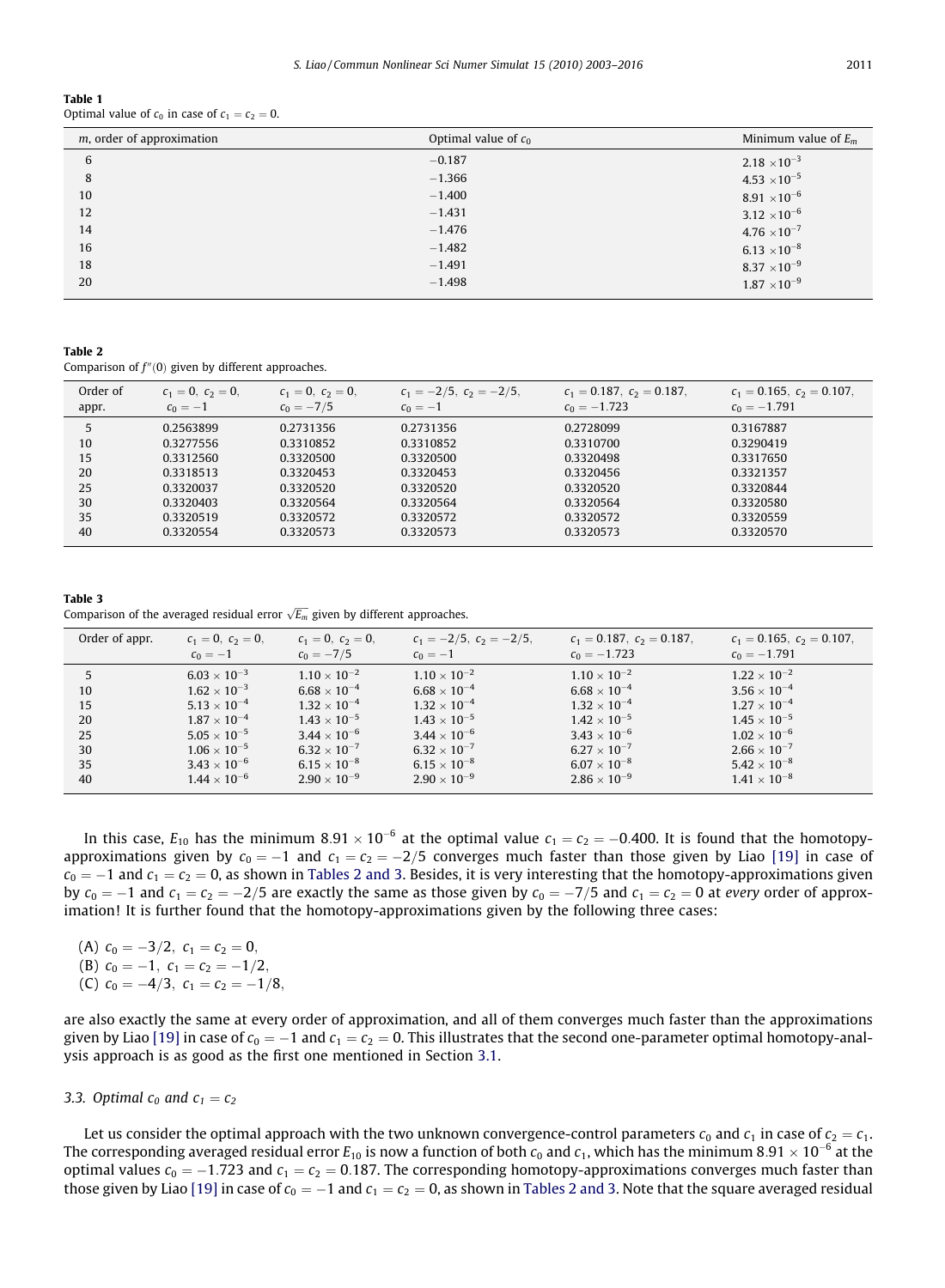error  $\sqrt{E_m}$  given by the two-parameter optimal homotopy-analysis approach decreases a little faster than that of the homotopy-approximations given by one-parameter optimal approaches in case of  $c_0 = -7/5$ ,  $c_1 = c_2 = 0$  or  $c_0 = 0$ ,  $c_1 = c_2 = 0$  $-2/5$ , although all of them give nearly the same  $f''(0)$  at the same order of approximation.

## 3.4. Optimal  $c_0$ ,  $c_1$  and  $c_2$  in case of  $c_2 \neq c_1$

This gives a three-parameter optimal homotopy-analysis approach. The corresponding  $E_{10}$  is now a function of  $c_0$ ,  $c_1$  and  $c_2$ , which has the minimum 2.53  $\times$  10<sup>-6</sup> at the optimal values  $c_0 = -1.791$ ,  $c_1 = 0.165$  and  $c_2 = 0.107$ . The corresponding homotopy-series solution converges much faster than that given by Liao [\[19\]](#page-13-0) in case of  $c_0 = -1$  and  $c_1 = c_2 = 0$ , as shown in [Tables 2 and 3](#page-8-0). However, the homotopy-approximations given by the three-parameter optimal homotopy-analysis approach are a little worse than those given by one-parameter optimal homotopy-analysis approach in case of  $c_0 = -7/5$ ,  $c_1 = c_2 = 0$  and  $c_0 = 0$ ,  $c_1 = c_2 = -2/5$ , and also by the two-parameter optimal homotopy-analysis approach in case of  $c_0 = -1.723$  and  $c_1 = c_2 = 0.187$ , as shown in [Tables 2 and 3](#page-8-0). This is mainly because the averaged residual error  $E_m$  defined by [\(35\)](#page-6-0) is an approximation of the exact residual error  $\Delta_m$  defined by [\(33\)](#page-6-0) so that the corresponding optimal values of the convergence-control parameters are also approximate, too. The corresponding 20th-order homotopy-analysis approximation of  $f'(\eta)$  agrees quite well with the numerical ones, as shown in Fig. 4. In fact, all optimal homotopy-analysis approaches mentioned above give rather accurate result of  $f'(\eta)$  in the whole region  $0 \le \eta < +\infty$ .

Based on the above calculations for Blasius flow problem, we have the following conclusions:

- (1) All optimal homotopy-analysis approaches can give much better approximations which converges much faster than those without optimal convergence-control parameters.
- (2) Two-parameter optimal homotopy-analysis approaches can often give better homotopy-analysis approximations than one-parameter optimal approaches, although the modification might be not very obvious, as illustrated by the example in this article.
- (3) The homotopy-analysis approximations given by three-parameter optimal approaches might be not obviously better than those given by one and two-parameter optimal homotopy-analysis approaches.

Thus, it is strongly suggested to use at first one or two-parameter optimal homotopy-analysis approaches, together with a properly defined averaged residual error like [\(35\).](#page-6-0)

### 3.5. Homotopy-Padé acceleration

The so-called homotopy-Padé technique [\[20\]](#page-13-0) was proposed to accelerate the convergence of the homotopy-series solu-tion. Its idea is simple: one first applied the traditional Padé technique to [\(25\)](#page-5-0) so as to get  $[m, m]$  Padé approximant with



Fig. 4. Comparison of analytic approximation of  $f'(\eta)$  with numerical ones. Symbols: numerical result; Solid line: 20th-order homotopy approximation given by the three-parameter optimal approach in case of  $c_0 = -1.791$ ,  $c_1 = 0.165$  and  $c_2 = 0.107$ .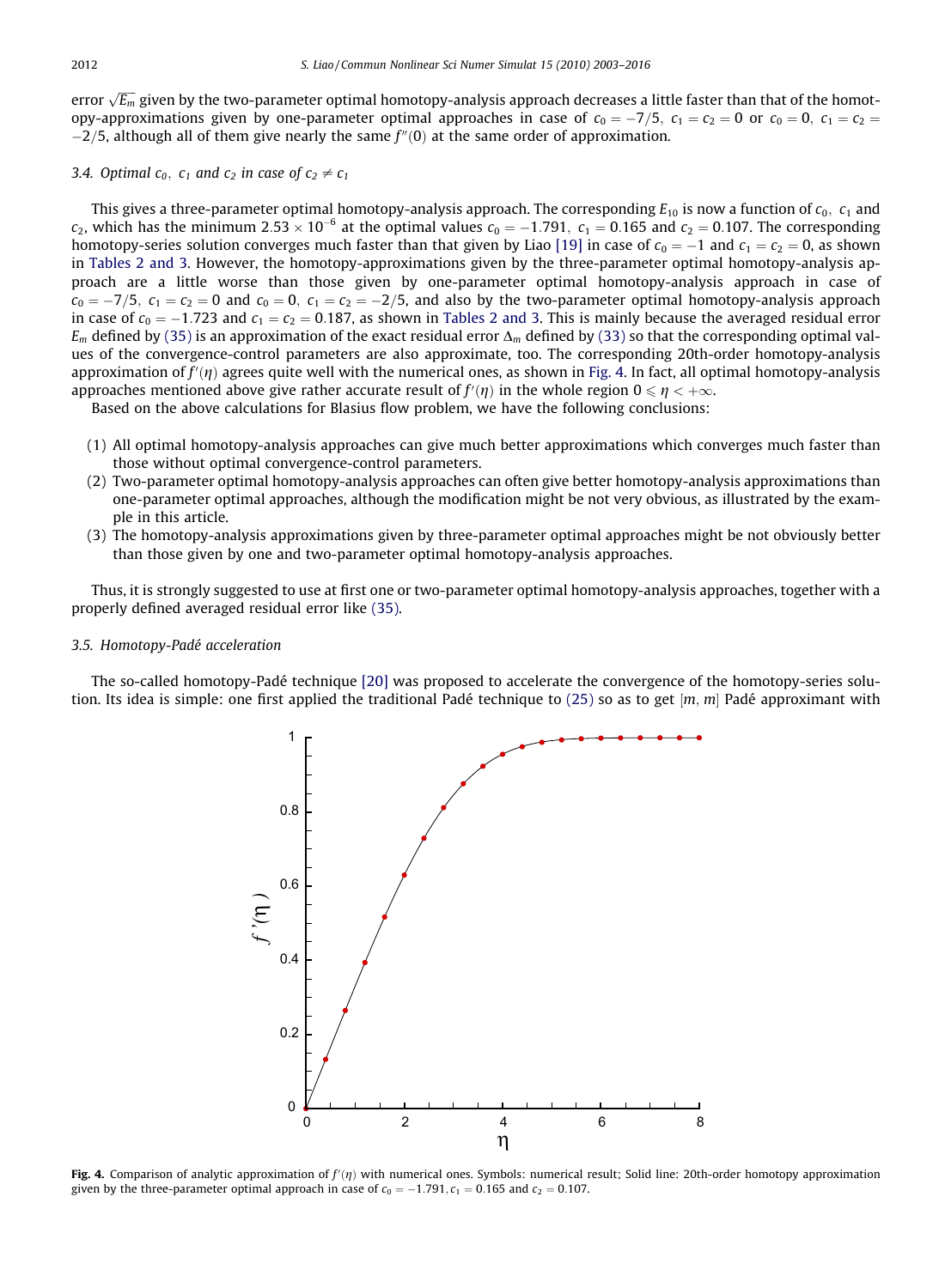<span id="page-10-0"></span>Table 4 Comparison of  $[m, m]$  homotopy-Padé approximations of  $f''(0)$  given by different approaches.

| m  | $c_1 = 0, c_2 = 0,$<br>$c_0 = -1$ | $c_1 = 0, c_2 = 0,$<br>$c_0 = -7/5$ | $c_1 = -2/5, c_2 = -2/5,$<br>$c_0 = -1$ | $c_1 = 0.187$ , $c_2 = 0.187$ ,<br>$c_0 = -1.723$ | $c_1 = 0.165$ , $c_2 = 0.107$ ,<br>$c_0 = -1.791$ |
|----|-----------------------------------|-------------------------------------|-----------------------------------------|---------------------------------------------------|---------------------------------------------------|
|    | 0.4752626                         | 0.4752626                           | 0.4752626                               | 0.4752626                                         | 0.3068023                                         |
| 4  | 0.3446753                         | 0.3446753                           | 0.3446753                               | 0.3446753                                         | 0.3262952                                         |
| 6  | 0.3326957                         | 0.3326957                           | 0.3326957                               | 0.3326957                                         | 0.3315596                                         |
| 8  | 0.3320548                         | 0.3320548                           | 0.3320548                               | 0.3320548                                         | 0.3320060                                         |
| 10 | 0.3320495                         | 0.3320495                           | 0.3320495                               | 0.3320495                                         | 0.3320405                                         |
| 12 | 0.3320565                         | 0.3320565                           | 0.3320565                               | 0.3320565                                         | 0.3320578                                         |
| 14 | 0.3320573                         | 0.3320573                           | 0.3320573                               | 0.3320573                                         | 0.3320573                                         |
| 16 | 0.3320573                         | 0.3320573                           | 0.3320573                               | 0.3320573                                         | 0.3320573                                         |
| 18 | 0.3320573                         | 0.3320573                           | 0.3320573                               | 0.3320573                                         | 0.3320573                                         |
| 20 | 0.3320573                         | 0.3320573                           | 0.3320573                               | 0.3320573                                         | 0.3320573                                         |

respect to the embedding parameter q, and then set  $q = 1$ . It is found that the so-called homotopy-Padé technique can greatly accelerate the convergence of homotopy-series solution in general, and besides the  $[m,m]$  homotopy-Padé approximations are often *independent* of the convergence-control parameter  $c_0$  in case of  $c_1 = c_2 = 0$ , as pointed out by Liao [\[20\]](#page-13-0).

It is straightforward to apply the homotopy-Padé technique to accelerate the homotopy-series solution obtained by the optimal homotopy-analysis approaches mentioned above. In case of three unknown convergence-control parameters  $c_0$ ,  $c_1$ and  $c_2$ , the  $\left[1, 1\right]$  homotopy-Padé approximation of  $f''(0)$  reads

$$
f''(0) \approx \frac{1728(c_2 - c_1) + 53c_0(c_1 - 1)}{864(c_2 - c_1) + 877c_0(c_1 - 1)}.
$$
\n(36)

It is found that the homotopy-Padé technique indeed greatly accelerates the convergence of  $f''(0)$  given by all optimal homotopy-analysis approaches mentioned above, as shown in Table 4. Especially, it is very interesting that all homotopy-Padé approximations of  $f''(0)$  in case of  $c_1 = c_2$  are the same, as shown in Table 4. Why? To explain it, we regard  $c_0$  and  $c_1$  as unknown parameters in case of  $c_2 = c_1$ , and calculate the 20th-order homotopy-analysis approximations by symbolic computation. In a surprise, it is found that all  $[m,m]$  homotopy-Padé approximations of  $f''(0)$  are independent of the three convergence-control parameters  $c_0,\ c_1$  and  $c_2$  in case of  $c_1=c_2.$  This is also clear from the  $[1,\ 1]$  homotopy-Padé approximation (36) of  $f''(0)$ . It seems that the homotopy-Padé technique might give better approximations even than the above-mentioned optimal homotopy-analysis approaches. However, it is a pity that we can not give a mathematical proof in general cases for this guess.

Note that, as shown in Table 4, the  $[m,\,m]$  homotopy-Padé approximations of  $f''(0)$  given by the three-parameter optimal homotopy-analysis approach in case of  $c_0 = -1.791$ ,  $c_1 = 0.165$  and  $c_2 = 0.107$  are a little better than those given by other one and two-parameter optimal approaches in case of  $c_1 = c_2$ . And the homotopy-series solutions given by all optimal homotopy-analysis approaches mentioned above converge to the same result  $f''(0) = 0.3320573$ , which is more accurate than the result  $f''(0) = 0.33206$  reported by Liao [\[22\]](#page-13-0) in case of  $c_0 = -1$  and  $c_1 = c_2 = 0$ .

### 4. The optimal approach in general cases

Note that the definition of the averaged residual error [\(35\)](#page-6-0) and the above-mentioned optimal homotopy-analysis approaches have general meanings and thus can be easily applied to solve different types of equations with strong nonlinearity. Here, we give a brief description in general cases.

For a general nonlinear differential/integral equation

$$
\mathcal{N}[u(\mathbf{r},t)] = 0,\tag{37}
$$

where  $u(\mathbf{r}, t)$  is a unknown funciton,  $\mathbf{r}$  and t denote respectively spatial and temporal independent variables, we can always choose a proper initial guess  $u_0(\mathbf{r}, t)$  and a proper auxiliary linear operator  $\mathscr L$  to construct the so-called zeroth-order deformation equation

$$
[1 - B_{n'}(q; \mathbf{b})] \mathscr{L}[\Phi(\mathbf{r}, t; q) - u_0(\mathbf{r}, t)] = c_0 A_{m'}(q; \mathbf{a}) \mathscr{N}[\Phi(\mathbf{r}, t; q)], \quad q \in [0, 1], \tag{38}
$$

where  $A_{m'}(q; \mathbf{a})$  is a deformation function with  $m'$  ( $m' \geq 0$ ) unknown convergence-control parameters denotes by  $c_1, c_2, \ldots, c_{m'}$ , and  $B_{n'}(q; \mathbf{b})$  is a deformation function with  $n'$  ( $n' \ge 0$ ) unknown convergence-control parameters denoted by  $c_{m'+1}, c_{m'+2}, \ldots, c_{m'+n'}$ , respectively. Here,

 $\mathbf{a} = \{c_1, c_2, \cdots, c_{m'}\}, \quad \mathbf{b} = \{c_{m'+1}, c_{m'+2}, \ldots, c_{m'+n'}\}.$ 

Write  $\kappa = m' + n'$ . Then, we have  $\kappa + 1$  unknown convergence-control parameters  $c_0, c_1, \ldots, c_{\kappa}$ .

Assuming that the initial guess  $u_0(\mathbf{r}, t)$ , the auxiliary linear operator  $\mathscr{L}$ , and the  $\kappa + 1$  convergence-control parameters  $c_0, c_1, \ldots, c_k$  are so properly chosen that the Taylor series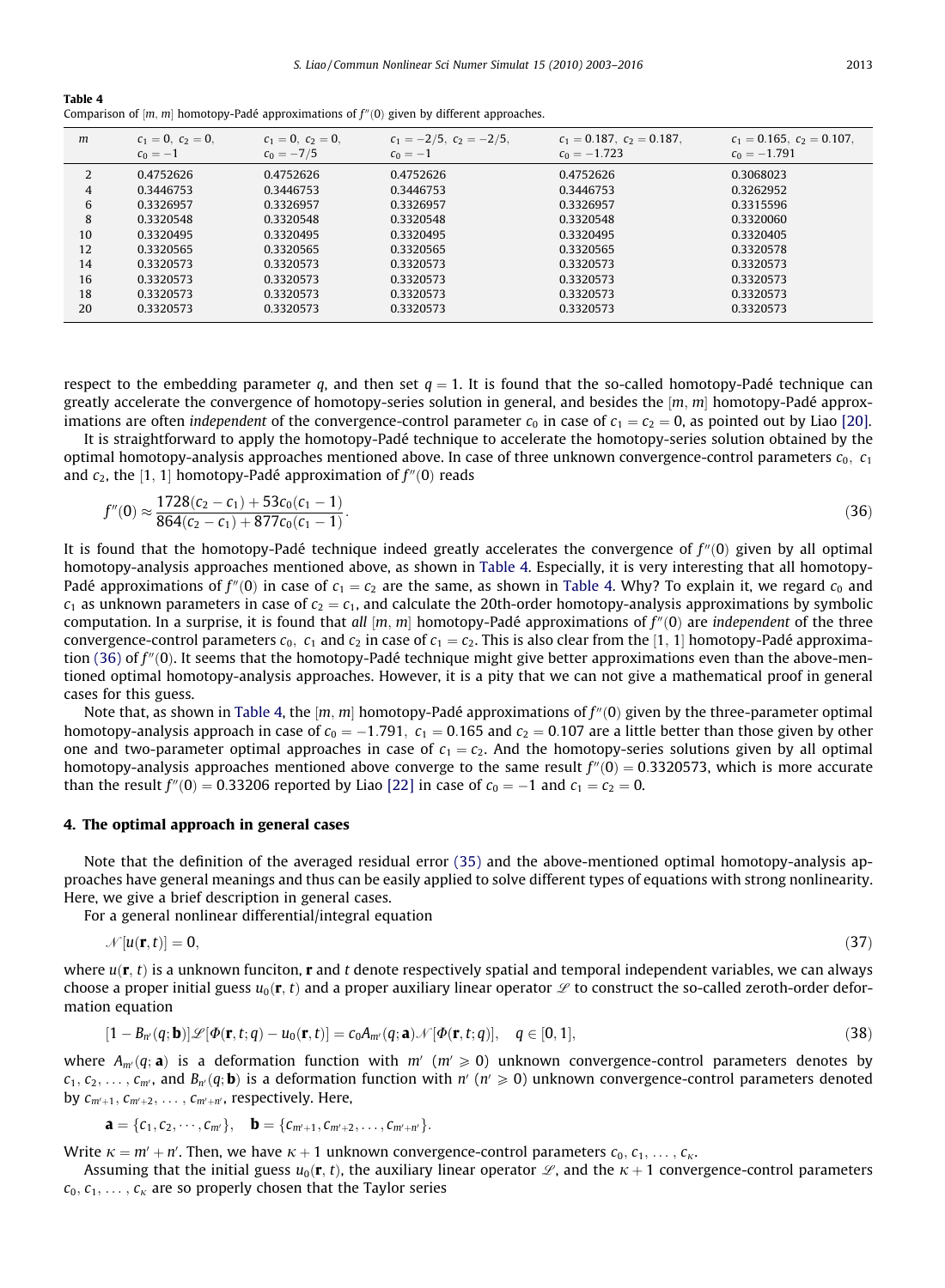2014 S. Liao / Commun Nonlinear Sci Numer Simulat 15 (2010) 2003–2016

$$
\Phi(\mathbf{r},t;q) = u_0(\mathbf{r},t) + \sum_{n=1}^{+\infty} u_n(\mathbf{r},t)q^n
$$
\n(39)

converges at  $q = 1$ , we have the homotopy-series solution

$$
u(\mathbf{r},t) = u_0(\mathbf{r},t) + \sum_{n=1}^{+\infty} u_n(\mathbf{r},t).
$$
\n(40)

Substituting the series (39) into the zeroth-order deformation equation [\(38\)](#page-10-0) and then equating the coefficients of the likepower of the embedding parameter q, we have the high-order deformation equation.<sup>4</sup>

$$
\mathscr{L}\left[u_m(\mathbf{r},t)-\sum_{k=1}^{m-1}\sigma_{m-k}(\mathbf{b})u_k(\mathbf{r},t)\right]=c_0\sum_{k=0}^{m-1}\mu_{m-k}(\mathbf{a})\delta_k(\mathbf{r},t),\tag{41}
$$

where

$$
\delta_k(\mathbf{r},t) = \left(\frac{1}{k!} \frac{\partial^k}{\partial q^k} \mathcal{N}\left[\sum_{n=0}^{+\infty} u_n(\mathbf{r},t) q^n\right]\right)\bigg|_{q=0} \tag{42}
$$

and  $\mu_{\nu}(\mathbf{a})$ ,  $\sigma_{k}(\mathbf{b})$  are coefficients of the Taylor series

$$
A_{m'}(q; \mathbf{a}) = \sum_{k=1}^{+\infty} \mu_k(\mathbf{a}) q^k, \quad B_{n'}(q; \mathbf{b}) = \sum_{k=1}^{+\infty} \sigma_k(\mathbf{b}) q^k.
$$
\n(43)

The special solution  $u_m^*(\mathbf{r}, t)$  of (41) is given by

$$
u_m^*(\mathbf{r},t) = \sum_{k=1}^{m-1} \sigma_{m-k}(\mathbf{b}) u_k(\mathbf{r},t) + c_0 \sum_{k=0}^{m-1} \mu_{m-k}(\mathbf{a}) S_k(\mathbf{r},t),
$$
\n(44)

where

$$
S_k(\mathbf{r},t) = \mathcal{L}^{-1}[\delta_k(\mathbf{r},t)] \tag{45}
$$

and  $\mathscr{L}^{-1}$  is the inverse operator of  $\mathscr{L}$ .

To avoid time-consuming computation for the exact square residual error, at the mth-order of approximation, we define a kind of averaged residual error  $E_m$  in a similar way to [\(35\).](#page-6-0) Note that  $E_m$  contains  $\kappa + 1$  unknown convergence-control parameters  $c_0, c_1, \ldots, c_{\kappa}$ , whose optimal values are given by the minimum of  $E_m$ , corresponding to a set of  $\kappa + 1$  nonlinear algebraic equations

$$
\frac{\partial E_m}{\partial c_j}=0,\quad 0\leqslant j\leqslant \kappa.
$$

So, the above approach is called the  $(\kappa + 1)$ -parameter optimal homotopy-analysis approach.

In general, the above-mentioned optimal homotopy-analysis approaches can greatly modify the convergence of homotopy-series solution. And the optimal homotopy-analysis approaches with one or two unknown convergence-control parameters are strongly suggested: an optimal approach with too many unknown convergence-control parameters are not efficient computationally. Besides, the homotopy-Padé technique can be used to get even better approximations in most cases.

Note that the nonlinear operator  $\mathcal N$  in [\(37\)](#page-10-0) is rather general so that the above-mentioned optimal homotopy-analysis approach can be employed to different types of equations with strong nonlinearity, such as ordinary/partial differential equations, integral equations, differential-integral equations, time-delayed equations, and so on.

## 5. Discussions and conclusions

In this article, the famous Blasius equation in fluid mechanics is used to describe an optimal homotopy-analysis approach for highly nonlinear problems. With the deformation functions defined by [\(17\)](#page-4-0), our optimal homotopy-analysis approach contains at most only three unknown convergence-control parameters  $c_0$ ,  $c_1$  and  $c_2$ . To increase the computational efficiency, an averaged residual error like [\(35\)](#page-6-0) is defined, which can give good approximations of the optimal convergence-control parameters of the exact residual error [\(33\),](#page-6-0) as shown in [Fig. 3](#page-7-0) and [Table 1.](#page-8-0) It is found that all optimal homotopy-analysis approaches may give much better approximations, which converge much faster than those given by Liao [\[19\]](#page-13-0) in case of  $c_0 = -1$  and  $c_1 = c_2 = 0$ . So, it is strongly suggested to use at least one optimal convergence-control parameter to accelerate the convergence of homotopy-series solution. In general, two optimal convergence-control parameters  $c_0$  and  $c_1$  (with  $c_2 = c_1$ ) may give good enough approximations. However, because the averaged residual error [\(35\)](#page-6-0) is a kind of approximation of the exact residual error [\(33\),](#page-6-0) the three-parameter optimal homotopy-analysis approach might not give better approximations than one or

<sup>4</sup> Using the so-called mth-order homotopy-derivative defined by [\(27\),](#page-5-0) one can obtain exactly the same high-order deformation equation.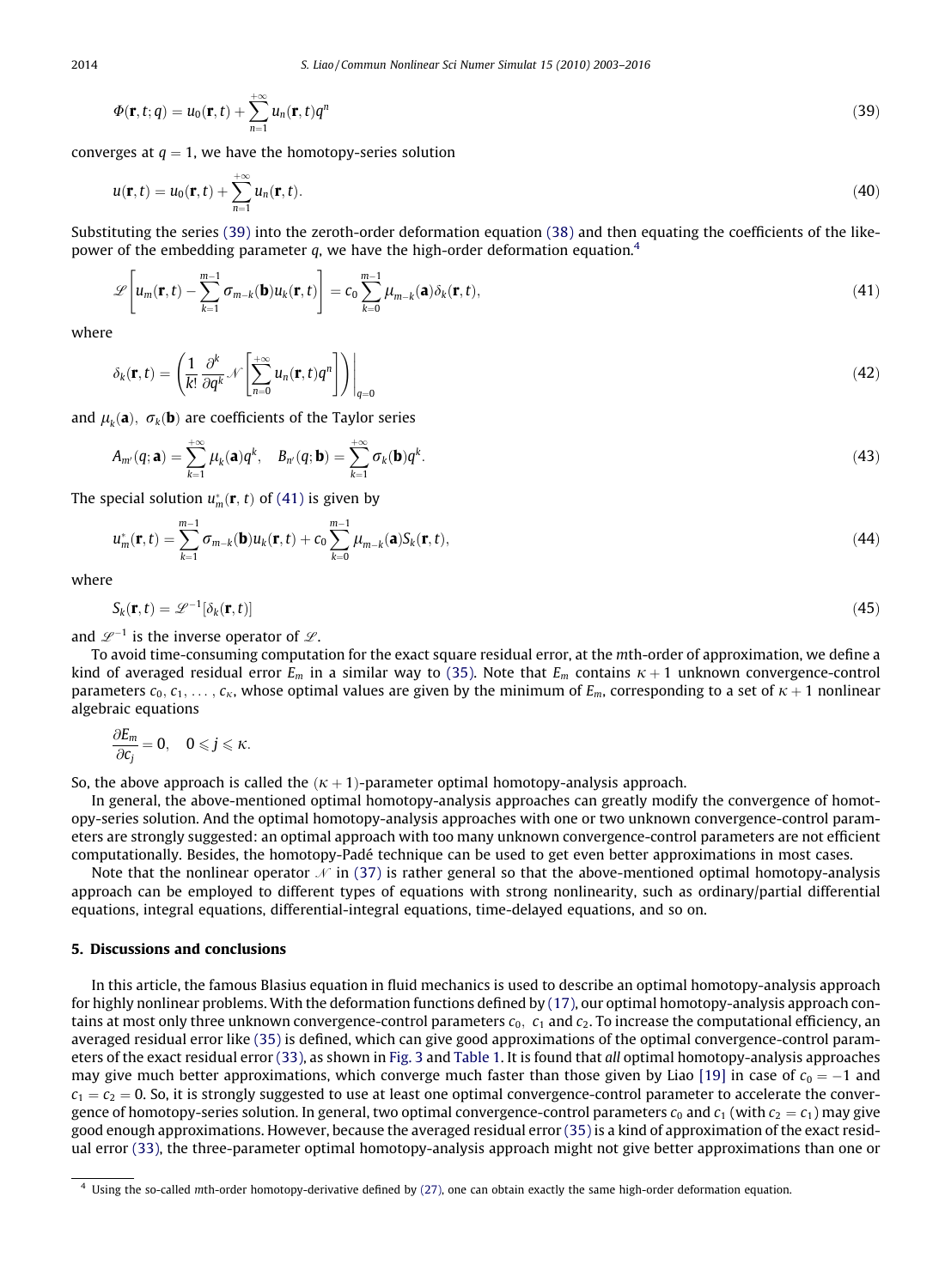<span id="page-12-0"></span>two-parameter optimal approaches, as shown in this paper for Blasius flow problem. Considering the fact that much CPU time is needed when the approximations have more than three unknown parameters, it is strongly suggested to use at first one or two optimal convergene-control parameters in the homotopy-analysis approach. Besides, it is found that the homotopy-Padé technique can greatly accelerate the convergence of approximations given by all optimal homotopy-analysis approach mentioned in this paper. Therefore, the homotopy-Padé technique is strongly suggested to use, if possible.

The optimal homotopy-analysis approach mentioned above is based on the deformation function with a few unknown convergence-control parameters. For example,

$$
A_1(q; a) = (1 - a) \sum_{n=1}^{+\infty} a^{n-1} q^n, \quad |a| < 1. \tag{46}
$$

Note that  $A_1(q; 0) = q$  is only a special case of it, although widely used today. There exist an infinite number of deformation functions satisfying the properties [\(6\) and \(7\)](#page-2-0). For example, we can define the following one-parameter deformation function:

$$
\widehat{A}_1(q;b) = \frac{1}{\zeta(b)} \sum_{n=1}^{+\infty} \frac{q^n}{n^b}, \quad b > 1,
$$
\n
$$
(47)
$$

where  $\zeta(b)$  is Riemann zeta function, and  $b>1$  is a convergence-control parameter. We call  $A_1(q;\,a)$  and  $A_1(q;\,b)$  the first and second-type of one-parameter deformation functions, respectively.

Any two different deformation functions may create a new one. For example

$$
A_2(q; a, b) = A_1(q; a)A_1(q; b)
$$
\n<sup>(48)</sup>

gives a two-parameter deformation function with two convergence-control parameters  $a$  and  $b$ . Currently, Zhao and Wong [\[50\]](#page-13-0) suggested a kind of deformation function which can define the  $(m + 1)$ -parameter deformation function

$$
A_{m+1}(q; a, \mathbf{b}) = \frac{a A_m(q; \mathbf{b})}{1 + (a-1) A_m(q; \mathbf{b})},\tag{49}
$$

where  $a \neq 0$  is a convergence-control parameter and  $A_m(q; \mathbf{b})$  is a *m*-parameter deformation function with *m* convergencecontrol parameters  $\mathbf{b} = \{b_1, b_2, \ldots, b_m\}$ . In theory, given any a convergent series

$$
S=\sum_{n=1}^{+\infty}S_n,
$$

we can always define a corresponding deformation function

$$
A(q; \mathbf{s}) = \frac{1}{S} \sum_{n=1}^{+\infty} s_n q^n,
$$

where

$$
\textbf{s}=\{s_1,s_2,\ldots\}.
$$

Note that it is straightforward to apply the basic ideas of the optimal homotopy-analysis approach mentioned in this paper for all different types of deformation functions. Thus, it is very interesting to study whether or not there exists the ''best" deformation function among all of these possible ones, which gives the fastest convergent homotopy-series solution.

Note that the auxiliary linear operator  $\mathscr L$  defined by [\(14\)](#page-3-0) is rather different from the linear term of the original governing equation [\(11\).](#page-3-0) Using this auxiliary linear operator, it is convenient to solve the high-order deformation equations, and more importantly, it is much easier to ensure that the homotopy-series solution converges even at infinity  $\eta \to +\infty$ . This is mainly because the homotopy-analysis method provides us great freedom to choose the auxiliary linear operator  $\mathscr{L}$ . Besides, the optimal convergence-control parameters guarantee the fast convergence of the homotopy-series solution. Thus, the example in this paper illustrates that the homotopy-analysis method indeed satisfies the two standard (a) and (b) mentioned at the beginning. This is the advantage of the homotopy analysis method (HAM), compared to perturbation techniques and other nonperturbation methods. It is the reason why the HAM is valid for different types of highly nonlinear problems.

### Acknowledgements

This work is partly supported by National Natural Science Foundation of China (Approval No. 10872129) and State Key Lab of Ocean Engineering (Approval No. GKZD010002).

#### References

[2] Cole JD. Perturbation methods in applied mathematics. Waltham, Massachusetts: Blaisdell Publishing Company; 1968.

<sup>[1]</sup> Lindstedt A. Über die Integration einer für die Strörungstheorie wichtigen Differentialgleichung. Astron Nach 1882;103:211–20.